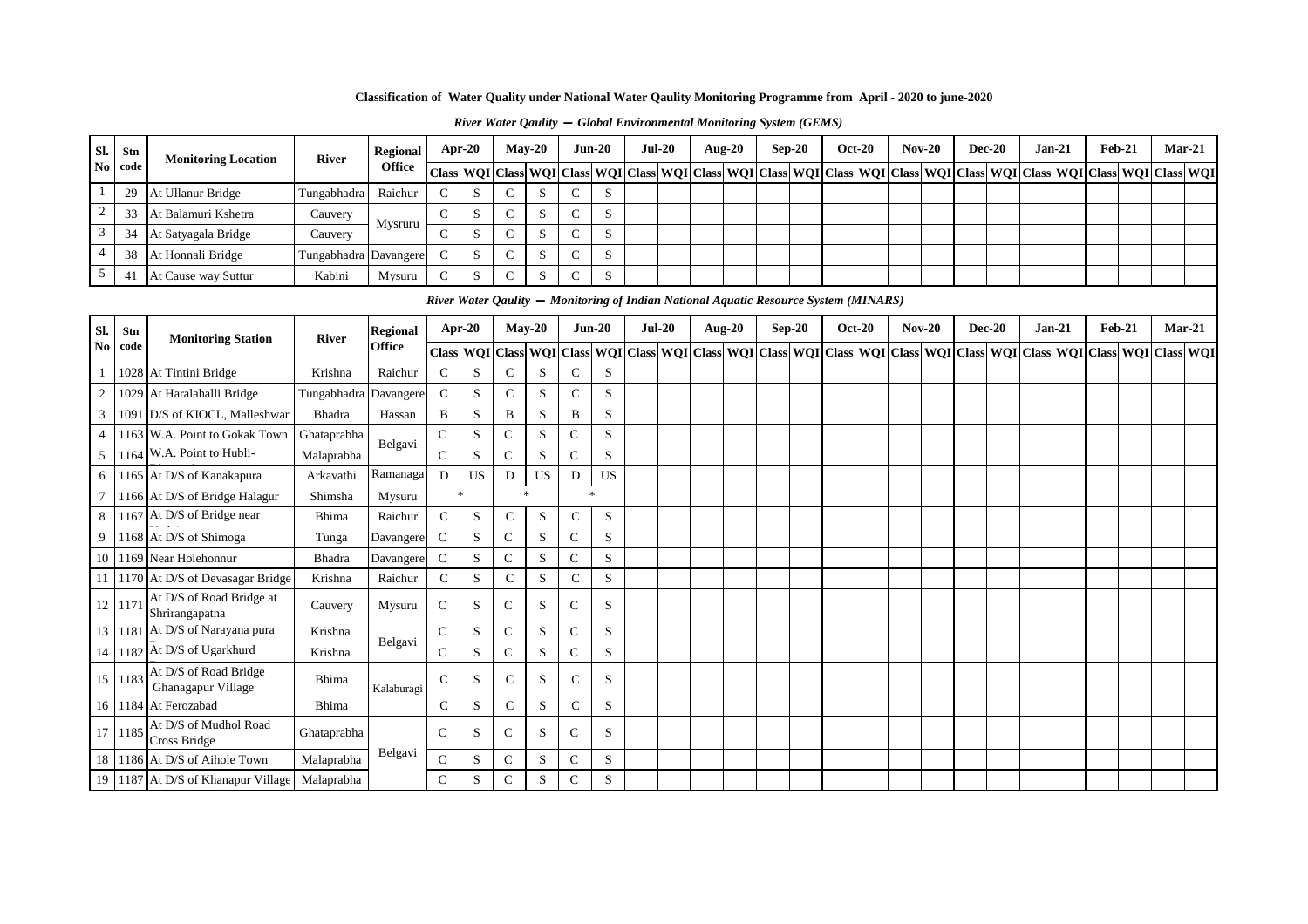| Sl.                    | Stn  | <b>Monitoring Station</b>                                                 | <b>River</b>       | <b>Regional</b> | Apr-20        |             |               | $May-20$  | $Jun-20$                  |           | $Jul-20$ | <b>Aug-20</b> | $Sep-20$ | <b>Oct-20</b> | $Nov-20$ | <b>Dec-20</b> | $Jan-21$                                                                                                | $Feb-21$ | $Mar-21$ |  |
|------------------------|------|---------------------------------------------------------------------------|--------------------|-----------------|---------------|-------------|---------------|-----------|---------------------------|-----------|----------|---------------|----------|---------------|----------|---------------|---------------------------------------------------------------------------------------------------------|----------|----------|--|
| $\mathbf{N}\mathbf{0}$ | code |                                                                           |                    | <b>Office</b>   |               |             |               |           | Class WQI Class WQI Class |           |          |               |          |               |          |               | WQI Class WQI Class WQI Class WQI Class WQI Class WQI Class WQI Class WQI Class WQI Class WQI Class WQI |          |          |  |
| 20                     |      | 1195 At Kushalnagar                                                       | Cauvery            |                 | B             | S           | B             | S         | $\, {\bf B}$              | S         |          |               |          |               |          |               |                                                                                                         |          |          |  |
| 21                     |      | 1196 D/S of Hunsur Town                                                   | Lakshman<br>Tirtha | Mysuru          | $\ast$        |             |               | $\ast$    | $\frac{1}{20}$            |           |          |               |          |               |          |               |                                                                                                         |          |          |  |
| $22\,$                 |      | 1197 At Saragur Village                                                   | Kabini             |                 | $\mathsf{C}$  | S           | $\mathsf{C}$  | S         | $\mathbf C$               | S         |          |               |          |               |          |               |                                                                                                         |          |          |  |
| $23\,$                 |      | 1198 at Napoklu Bridge                                                    | Cauvery            |                 | B             | S           | B             | S         | $\bf{B}$                  | S         |          |               |          |               |          |               |                                                                                                         |          |          |  |
| $24\,$                 |      | 1199 At D/S of Holenarasipura                                             | Hemavathi          | Hassan          | $\mathsf{C}$  | $\mathbf S$ | $\mathbf C$   | ${\bf S}$ | ${\bf C}$                 | S         |          |               |          |               |          |               |                                                                                                         |          |          |  |
| $25\,$                 |      | 1200 Near Yediyur on NH-47                                                | Shimsha            | Tumakuru        | ${\bf D}$     | <b>US</b>   | D             | <b>US</b> | ${\bf C}$                 | S         |          |               |          |               |          |               |                                                                                                         |          |          |  |
| $26\,$                 |      | 1386 D/S of Karekura Village                                              | Cauvery            | Mysuru          | $\mathbf C$   | S           | $\mathsf{C}$  | S         | $\mathsf{C}$              | S         |          |               |          |               |          |               |                                                                                                         |          |          |  |
| 27                     |      | 1387 D/S of Bhadravathi City                                              | Bhadra             | Davangere       | $\mathbf C$   | S           | $\mathsf{C}$  | S         | $\mathbf C$               | S         |          |               |          |               |          |               |                                                                                                         |          |          |  |
| $28\,$                 | 1444 | At D/S of West Coast Paper<br>Mills                                       | Kali               | Dharwad         | $\mathsf{C}$  | S           | $\mathbf C$   | S         | $\mathbf C$               | S         |          |               |          |               |          |               |                                                                                                         |          |          |  |
| 29                     | 1445 | Kabini, W.A. Point at<br>KIADB, Nanjangud                                 | Kabini             |                 | $\mathsf{C}$  | S           | $\mathsf{C}$  | S         | $\mathbf C$               | S         |          |               |          |               |          |               |                                                                                                         |          |          |  |
| 30                     | 1446 | Hebbala Valley near<br>Mandya                                             | Hebbala            | Mysuru          | $\ast$        |             |               | $\ast$    | E                         | US        |          |               |          |               |          |               |                                                                                                         |          |          |  |
| 31                     |      | Bhima River Confluence of<br>1888 Jewagri Town Sewage<br>Disposal Point   | <b>Bhima</b>       | Kalaburagi      | $\mathcal{C}$ | S           | $\mathcal{C}$ | S         | $\mathsf{C}$              | S         |          |               |          |               |          |               |                                                                                                         |          |          |  |
| $32\,$                 | 1889 | Ankali Bridge Along<br>Chikkodi Kagwad Road                               | Krishna            | Belgavi         | $\mathbf C$   | S           | $\mathsf{C}$  | S         | $\mathsf{C}$              | S         |          |               |          |               |          |               |                                                                                                         |          |          |  |
| 33                     | 189  | Karanja river near<br>byalahalli village                                  | Karanja river      | Bidar           | $\ast$        |             |               | $\ast$    | $\mathsf{C}$              | S         |          |               |          |               |          |               |                                                                                                         |          |          |  |
|                        |      | Netravathi U/S of Dharma<br>34 1892 Stala at Water Supply<br>Intake point | Netravathi         | Mangaluru       | $\bf{B}$      | S           | B             | S         | $\bf{B}$                  | S         |          |               |          |               |          |               |                                                                                                         |          |          |  |
|                        |      | Yagachi River Near<br>35 1893 Pumping<br><b>Stations Hassan City</b>      | Yagachi            | Hassan          | $\mathbf C$   | S           | $\mathbf C$   | S         | $\mathsf{C}$              | S         |          |               |          |               |          |               |                                                                                                         |          |          |  |
| 36                     |      | U/S Uppinagady Town<br>1894 Before Confluence with<br>river Nethravathi   | Kumara<br>Dhara    | Mangaluru       | $\, {\bf B}$  | S           | B             | S         | $\, {\bf B}$              | S         |          |               |          |               |          |               |                                                                                                         |          |          |  |
| 37                     | 1895 | Kagina D/S of Sewage<br>disposal point                                    | Kagina             | Kalaburagi      | $\mathsf{C}$  | S           | $\mathcal{C}$ | S         | $\mathbf C$               | S         |          |               |          |               |          |               |                                                                                                         |          |          |  |
| 38                     | 1896 | Confluence point of Tunga<br>and Bhadra at Kudli                          | Tunga-<br>Bhadra   | Davangere       | $\mathsf{C}$  | S           | $\mathsf{C}$  | S         | $\mathbf C$               | ${\bf S}$ |          |               |          |               |          |               |                                                                                                         |          |          |  |

**Classification of Water Quality under National Water Qaulity Monitoring Programme from April - 2020 to june-2020**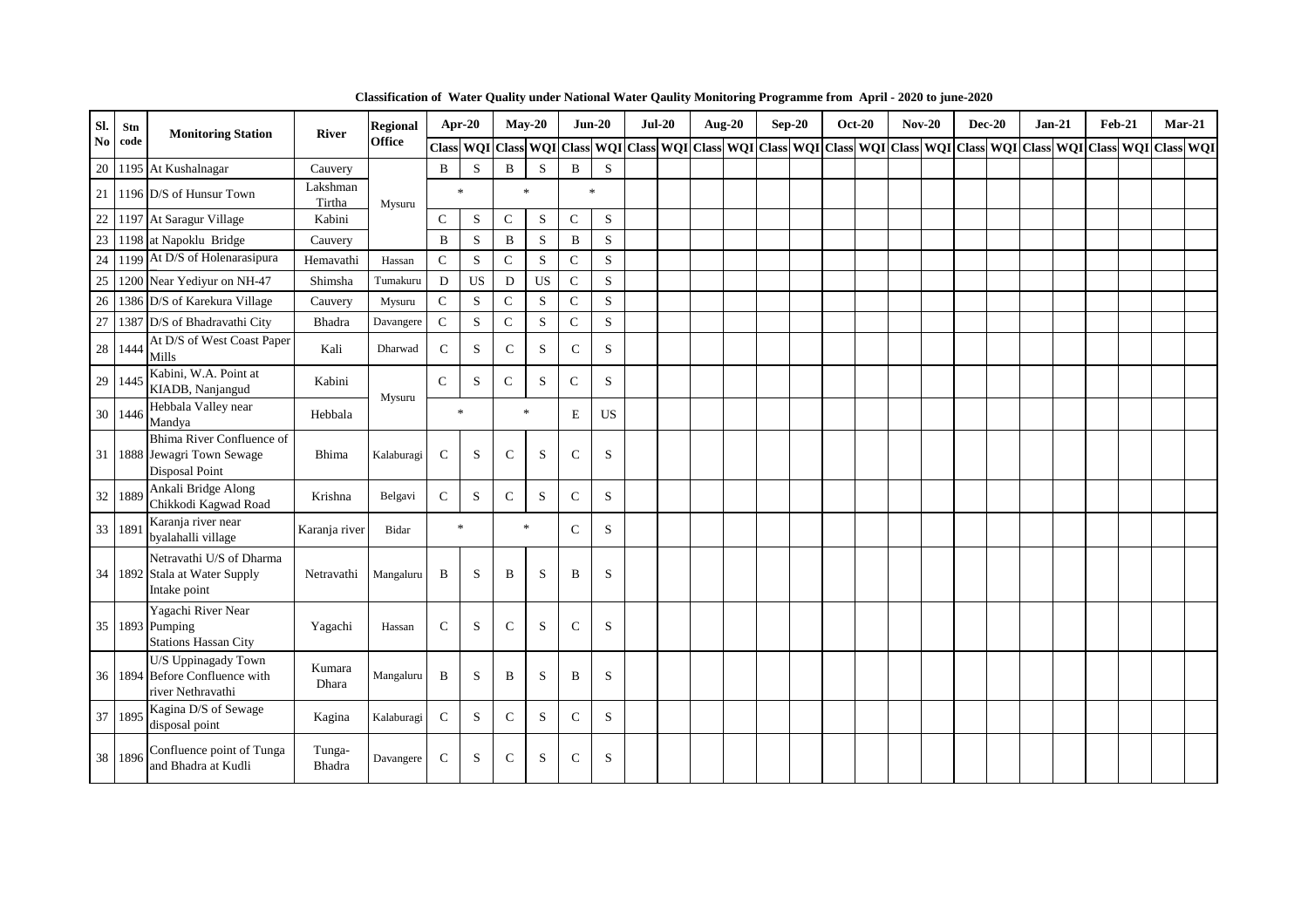**Classification of Water Quality under National Water Qaulity Monitoring Programme from April - 2020 to june-2020**

| SI.            | Stn     | <b>Monitoring Station</b>                                          | <b>River</b>       | <b>Regional</b> | Apr-20        |                      |               | $Mav-20$     |               | $Jun-20$    | $Jul-20$ | Aug-20 | $Sep-20$ | <b>Oct-20</b> | $Nov-20$ | <b>Dec-20</b> | $Jan-21$                                                                                                                          | <b>Feb-21</b> | $Mar-21$ |  |
|----------------|---------|--------------------------------------------------------------------|--------------------|-----------------|---------------|----------------------|---------------|--------------|---------------|-------------|----------|--------|----------|---------------|----------|---------------|-----------------------------------------------------------------------------------------------------------------------------------|---------------|----------|--|
| N <sub>0</sub> | code    |                                                                    |                    | <b>Office</b>   | <b>Class</b>  | <b>WQI</b> Class WQI |               |              | <b>Class</b>  |             |          |        |          |               |          |               | WQI   Class   WQI   Class   WQI   Class   WQI   Class   WQI   Class   WQI   Class   WQI   Class   WQI   Class   WQI   Class   WQI |               |          |  |
| 39             |         | 2763 Asangi Village                                                | Asangi nalla       | Belgavi         | $\mathbf C$   | S                    | $\mathcal{C}$ | S            | $\mathsf{C}$  | S           |          |        |          |               |          |               |                                                                                                                                   |               |          |  |
| 40             |         | 2764 At Badami Bridge                                              | Malaprabha         |                 | $\mathbf C$   | S                    | $\mathcal{C}$ | S            | $\mathsf{C}$  | S           |          |        |          |               |          |               |                                                                                                                                   |               |          |  |
| 41             |         | 2765 U/S of MPM                                                    | Bhadra             |                 | $\mathsf{C}$  | S                    | $\mathbf C$   | S            | ${\bf C}$     | $\mathbf S$ |          |        |          |               |          |               |                                                                                                                                   |               |          |  |
| 42             |         | 2766 At New Bridge                                                 | Tungabhadra        |                 | $\mathsf{C}$  | S                    | $\mathsf{C}$  | S            | $\mathsf{C}$  | S           |          |        |          |               |          |               |                                                                                                                                   |               |          |  |
| 43             |         | 2767 U/S of HPF Old Bridge                                         | Tungabhadra        |                 | $\mathbf C$   | S                    | $\mathsf{C}$  | S            | $\mathsf{C}$  | S           |          |        |          |               |          |               |                                                                                                                                   |               |          |  |
| 44             |         | 2768 $D/S$ of HPF                                                  | Tungabhadra        | Davangere       | $\mathsf{C}$  | S                    | $\mathbf C$   | S            | $\mathbf C$   | S           |          |        |          |               |          |               |                                                                                                                                   |               |          |  |
| 45             |         | 2769 At Jack Well Point                                            | Tungabhadra        |                 | $\mathbf C$   | S                    | $\mathsf{C}$  | S            | $\mathsf{C}$  | S           |          |        |          |               |          |               |                                                                                                                                   |               |          |  |
|                | 46 2770 | At Harihar Water Supply<br>Intake                                  | Tungabhadra        |                 | $\mathcal{C}$ | S                    | $\mathcal{C}$ | S            | $\mathsf{C}$  | S           |          |        |          |               |          |               |                                                                                                                                   |               |          |  |
| 47             |         | 2771 U/S of KIOCL                                                  | Bhadra             | Hassan          | $\mathbf B$   | S                    | $\, {\bf B}$  | ${\bf S}$    | B             | $\mathbf S$ |          |        |          |               |          |               |                                                                                                                                   |               |          |  |
|                |         | 48 2772 D/S of Kattemalavadi                                       | Lakshman<br>Tirtha | Mysuru          | $\ast$        |                      |               | $\ast$       |               | $\ast$      |          |        |          |               |          |               |                                                                                                                                   |               |          |  |
| 49             |         | 2773 At Bannur Bridge                                              | Cauvery            |                 | ${\bf C}$     | S                    | $\mathsf{C}$  | ${\bf S}$    | $\mathsf{C}$  | $\,$ S      |          |        |          |               |          |               |                                                                                                                                   |               |          |  |
| 50             |         | 2774 At Ranganathittu                                              | Cauvery            |                 | $\mathsf{C}$  | S                    | $\mathsf{C}$  | S            | $\mathbf C$   | S           |          |        |          |               |          |               |                                                                                                                                   |               |          |  |
|                | 51 2775 | At Bathing Ghat,<br>Nanjanagud                                     | Kabini             | Mysuru          | $\mathcal{C}$ | S                    | $\mathcal{C}$ | S            | $\mathcal{C}$ | S           |          |        |          |               |          |               |                                                                                                                                   |               |          |  |
| 52             |         | 2776 D/S of Gangawathi                                             | Tungabhadra        | Raichur         | $\mathsf{C}$  | S                    | $\mathcal{C}$ | S            | $\mathsf{C}$  | S           |          |        |          |               |          |               |                                                                                                                                   |               |          |  |
| 53             |         | 2777 At Shahabad Bridge                                            | Kagina             |                 | $\mathsf{C}$  | S                    | $\mathbf C$   | S            | $\mathbf C$   | S           |          |        |          |               |          |               |                                                                                                                                   |               |          |  |
|                | 54 4499 | Benniothora dam<br>Kurkota village,                                |                    | Kalaburagi      | $\mathcal{C}$ | S                    | $\mathsf{C}$  | <sub>S</sub> | $\mathsf{C}$  | S           |          |        |          |               |          |               |                                                                                                                                   |               |          |  |
|                |         | Kagina river at D/S of<br>55 4500 bridge cum barrage,<br>Sadem Tq. |                    |                 | $\mathcal{C}$ | S                    | $\mathsf{C}$  | S            | $\mathsf{C}$  | S           |          |        |          |               |          |               |                                                                                                                                   |               |          |  |
| 56             |         | 2780 U/S of WCPM, Dandeli                                          | Kali               | Dharwad         | $\mathsf{C}$  | S                    | $\mathsf{C}$  | S            | $\mathsf{C}$  | S           |          |        |          |               |          |               |                                                                                                                                   |               |          |  |
| 57             |         | 2781 D/S of Alamatti Dam                                           | Krishna            | Belgavi         | $\mathbf C$   | $\mathbf S$          | $\mathcal{C}$ | S            | $\mathbf C$   | S           |          |        |          |               |          |               |                                                                                                                                   |               |          |  |
|                | 58 3558 | Dodesugur bridge gaugung<br>Station                                | Tungabhadra        | Raichur         | $\mathcal{C}$ | S                    | $\mathcal{C}$ | S            | $\mathsf{C}$  | S           |          |        |          |               |          |               |                                                                                                                                   |               |          |  |
|                | 59 3562 | Thumbe water supply<br>station to Mangalore city                   | Nethravathi        | Mangaluru       | B             | S                    | B             | S            | B             | S           |          |        |          |               |          |               |                                                                                                                                   |               |          |  |
|                |         | 60 3563 U/s of Uppinangady town                                    | Nethravathi        |                 | $\mathsf{C}$  | S                    | $\mathsf{C}$  | S            | B             | S           |          |        |          |               |          |               |                                                                                                                                   |               |          |  |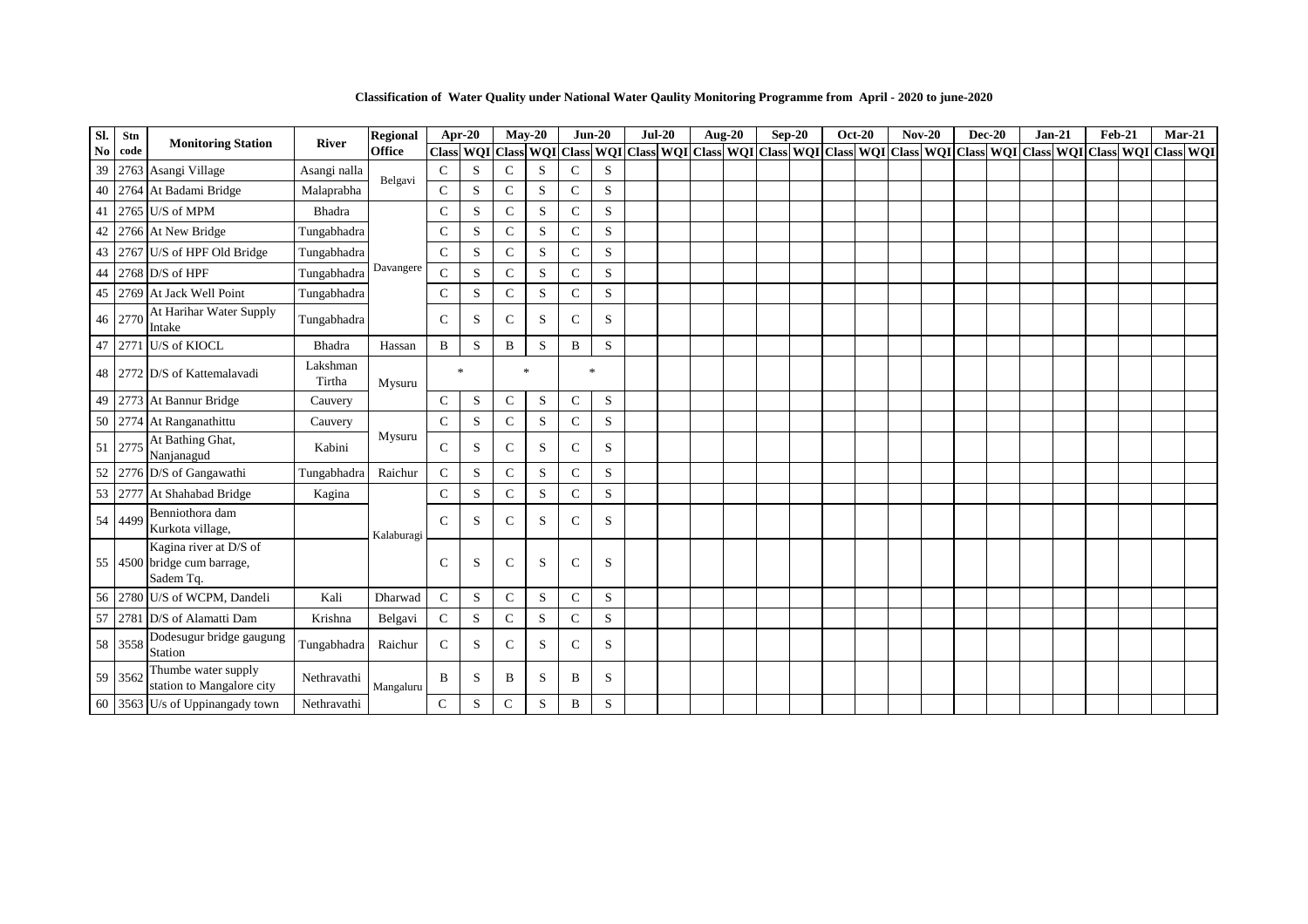| Sl. | Stn     |                                                                                |                     | <b>Regional</b> | Apr-20        |           | $May-20$            |           | $Jun-20$     |           | $Jul-20$ | <b>Aug-20</b> | $Sep-20$ | <b>Oct-20</b> |  | $Nov-20$ | <b>Dec-20</b> | $Jan-21$                                                                                                      | <b>Feb-21</b> |  | $Mar-21$ |
|-----|---------|--------------------------------------------------------------------------------|---------------------|-----------------|---------------|-----------|---------------------|-----------|--------------|-----------|----------|---------------|----------|---------------|--|----------|---------------|---------------------------------------------------------------------------------------------------------------|---------------|--|----------|
| No  | code    | <b>Monitoring Station</b>                                                      | <b>River</b>        | <b>Office</b>   |               |           | Class WQI Class WQI |           |              |           |          |               |          |               |  |          |               | Class WOI Class WOI Class WOI Class WOI Class WOI Class WOI Class WOI Class WOI Class WOI Class WOI Class WOI |               |  |          |
|     |         | 61 3566 KRS Dam Mandya                                                         | Cauvery             |                 | $\mathcal{C}$ | S         | $\mathbf C$         | S         | $\mathsf{C}$ | S         |          |               |          |               |  |          |               |                                                                                                               |               |  |          |
|     |         | 62 3567 D/s Shimsha near Madduar                                               | Shimsha             |                 | $\ast$        |           | $\ast$              |           | $\ast$       |           |          |               |          |               |  |          |               |                                                                                                               |               |  |          |
|     | 63 3568 | Water supply intakepoint to<br>Srirangapatna town                              | Cauvery             |                 | $\mathsf{C}$  | S         | $\mathbf{C}$        | S         | $\mathbf C$  | S         |          |               |          |               |  |          |               |                                                                                                               |               |  |          |
|     | 64 3569 | Water supply intake point to<br>Mandya town                                    | Cauvery             |                 | $\mathcal{C}$ | S         | $\mathcal{C}$       | S         | $\mathsf{C}$ | S         |          |               |          |               |  |          |               |                                                                                                               |               |  |          |
|     |         | 65 3570 D/s of KR Nagar bridge                                                 | Cauvery             |                 | $\mathsf{C}$  | S         | $\mathsf{C}$        | S         | $\mathbf C$  | ${\bf S}$ |          |               |          |               |  |          |               |                                                                                                               |               |  |          |
|     |         | 66 3571 U/s of KR Nagar                                                        | Cauvery             |                 | $\mathbf C$   | S         | $\mathbf C$         | ${\bf S}$ | $\mathbf C$  | ${\bf S}$ |          |               |          |               |  |          |               |                                                                                                               |               |  |          |
|     | 67 3572 | Water supply intake point to<br>Hunsur town                                    | Lakshman<br>Thirtha |                 | $\ast$        |           | $\ast$              |           | $\ast$       |           |          |               |          |               |  |          |               |                                                                                                               |               |  |          |
|     |         | 68 3573 D/s of Kushalanagar town                                               | Cauvery             |                 | B             | S         | $\, {\bf B}$        | ${\bf S}$ | $\, {\bf B}$ | ${\bf S}$ |          |               |          |               |  |          |               |                                                                                                               |               |  |          |
|     | 69 3574 | Water supply intake point to<br>Madikeri town (Kootehole)                      | Cauvery             |                 | B             | S         | B                   | S         | B            | S         |          |               |          |               |  |          |               |                                                                                                               |               |  |          |
|     |         | U/s Intake point to<br>70 3575 Nanjanagud & Gundlupet<br>at Debur              | Kabini              | Mysuru          | $\mathcal{C}$ | S         | $\mathsf{C}$        | S         | $\mathsf{C}$ | S         |          |               |          |               |  |          |               |                                                                                                               |               |  |          |
|     | 71 3576 | Water supply intake point to<br>Mysore pump house                              | Cauvery             |                 | $\mathcal{C}$ | S         | $\mathsf{C}$        | S         | $\mathsf{C}$ | S         |          |               |          |               |  |          |               |                                                                                                               |               |  |          |
|     | 72 3577 | Water supply intake point to<br>T. Narasipura                                  | Kabini              |                 | $\mathsf{C}$  | S         | $\mathbf C$         | S         | $\mathbf C$  | S         |          |               |          |               |  |          |               |                                                                                                               |               |  |          |
|     |         | D/s of Cauvery Maddur<br>73 3578 water supply treatment<br>plant at @ Bachalli | Cauvery             |                 | $\mathcal{C}$ | S         | $\mathcal{C}$       | S         | $\mathbf C$  | S         |          |               |          |               |  |          |               |                                                                                                               |               |  |          |
|     | 74 3579 | Water supply intake point at<br>Kollegala, Dasanapura                          | Cauvery             |                 | $\mathcal{C}$ | S         | $\mathsf{C}$        | S         | $\mathsf{C}$ | S         |          |               |          |               |  |          |               |                                                                                                               |               |  |          |
|     | 75 3580 | Water supply intake point<br>to Malavalli                                      | Cauvery             |                 | $\mathcal{C}$ | ${\bf S}$ | $\mathbf C$         | S         | $\mathbf C$  | S         |          |               |          |               |  |          |               |                                                                                                               |               |  |          |
|     | 76 3581 | Water supply intake point at<br>Torekadanahalli                                | Cauvery             |                 | $\mathcal{C}$ | S         | $\mathsf{C}$        | S         | $\mathsf{C}$ | S         |          |               |          |               |  |          |               |                                                                                                               |               |  |          |
| 77  |         | 4087 NR Bridge, Ankola                                                         | Gangavali           |                 | $\mathbf C$   | ${\bf S}$ | ${\bf C}$           | S         | $\mathbf C$  | ${\bf S}$ |          |               |          |               |  |          |               |                                                                                                               |               |  |          |
| 78  |         | 4088 Aghanashini River                                                         | Aghanashini         |                 | $\mathbf C$   | S         | $\mathsf{C}$        | S         | $\mathbf C$  | S         |          |               |          |               |  |          |               |                                                                                                               |               |  |          |
| 79  |         | 4089 Hadinabal Bridge                                                          | Gundabai            | Karwar          | $\mathbf C$   | S         | $\mathsf{C}$        | S         | ${\bf C}$    | S         |          |               |          |               |  |          |               |                                                                                                               |               |  |          |
| 80  |         | 4090 NR Bridge, at Honnavara                                                   | Sharavathi          |                 | $\mathsf{C}$  | S         | $\mathsf{C}$        | ${\bf S}$ | $\mathbf C$  | S         |          |               |          |               |  |          |               |                                                                                                               |               |  |          |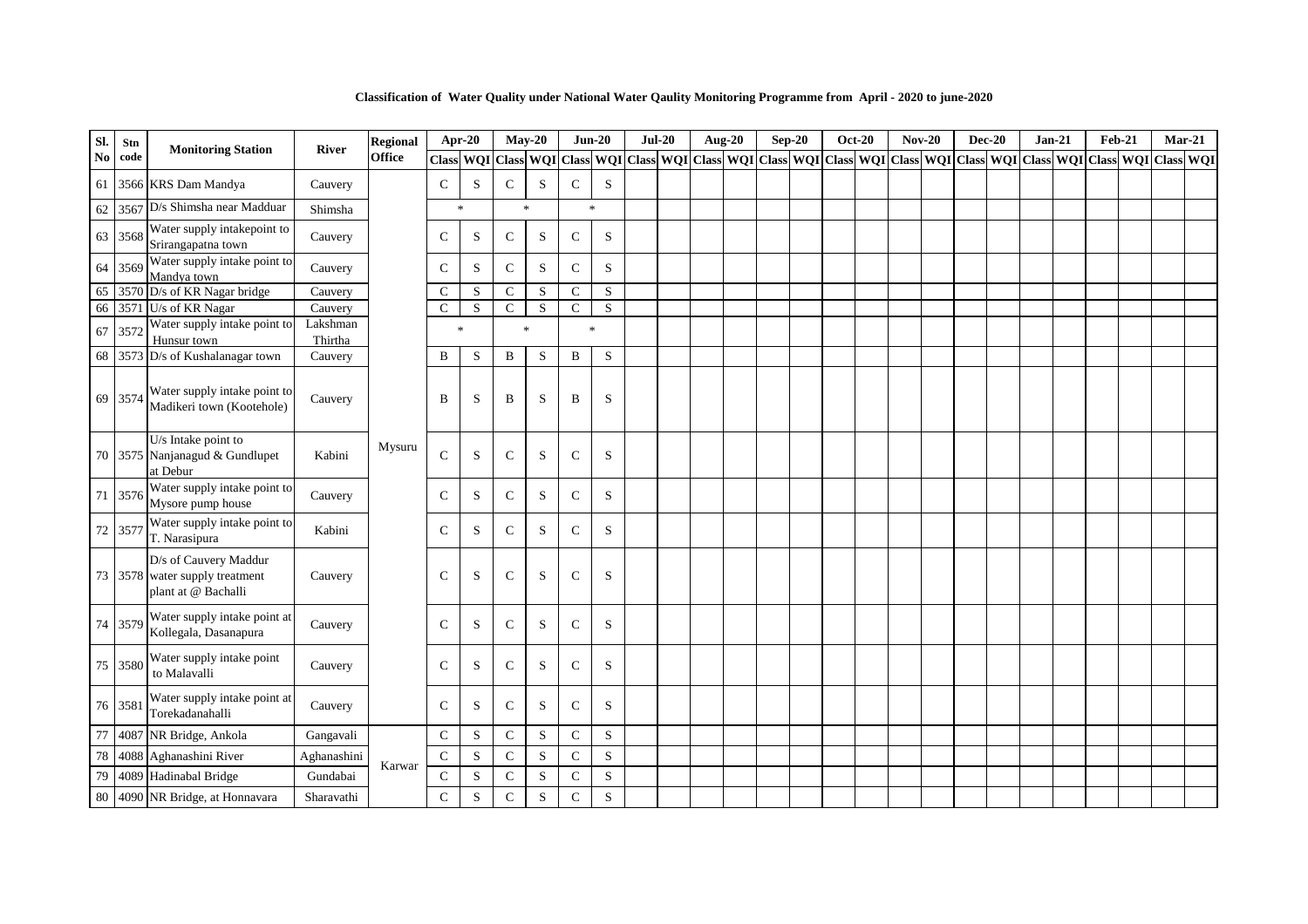| Sl.            | Stn     | <b>Monitoring Station</b>                                                       | <b>River</b>              | <b>Regional</b> | Apr-20                    |           | $Mav-20$      |           | $Jun-20$     |             | $Jul-20$ |  | Aug-20 | $Sep-20$ | <b>Oct-20</b> |  | $Nov-20$                                                                                                | $Dec-20$ | $Jan-21$ | <b>Feb-21</b> |  | $Mar-21$ |
|----------------|---------|---------------------------------------------------------------------------------|---------------------------|-----------------|---------------------------|-----------|---------------|-----------|--------------|-------------|----------|--|--------|----------|---------------|--|---------------------------------------------------------------------------------------------------------|----------|----------|---------------|--|----------|
| N <sub>0</sub> | code    |                                                                                 |                           | <b>Office</b>   | Class WQI Class WQI Class |           |               |           |              |             |          |  |        |          |               |  | WQI Class WQI Class WQI Class WQI Class WQI Class WQI Class WQI Class WQI Class WQI Class WQI Class WQI |          |          |               |  |          |
| 81             | 4091    | NR Kadivinakatte Dam                                                            | Venkatpur                 |                 | $\mathsf{C}$              | S         | $\mathsf{C}$  | S         | $\mathsf{C}$ | S           |          |  |        |          |               |  |                                                                                                         |          |          |               |  |          |
|                | 82 4496 | Aghanashini River<br>Marigadde(Sirsi)                                           |                           | Karwar          | $\mathbf C$               | S         | $\mathsf{C}$  | S         | $\mathsf{C}$ | S           |          |  |        |          |               |  |                                                                                                         |          |          |               |  |          |
| 83             |         | 4497 Kengre hole (Sirsi)                                                        | Aghanashini               |                 | $\mathsf{C}$              | S         | $\mathcal{C}$ | S         | $\mathbf C$  | S           |          |  |        |          |               |  |                                                                                                         |          |          |               |  |          |
| 84             |         | 4498 Sanavalli Dam, Mungod                                                      |                           |                 | $\mathbf C$               | S         | $\mathbf C$   | S         | $\mathbf C$  | S           |          |  |        |          |               |  |                                                                                                         |          |          |               |  |          |
| 85             | 4098    | Rakkasakoppa Reservoir<br>Rakkasakoppa Vill Belagavi                            | Rakkasakopp<br>Reservor   | Belgavi         | $\mathsf{C}$              | S         | $\mathsf{C}$  | S         | $\mathsf{C}$ | S           |          |  |        |          |               |  |                                                                                                         |          |          |               |  |          |
|                | 86 4099 | D/S Barachuki Falls<br>Sathegala                                                | Cauvery                   |                 | $\mathbf C$               | S         | $\mathcal{C}$ | S         | $\mathsf{C}$ | S           |          |  |        |          |               |  |                                                                                                         |          |          |               |  |          |
|                | 87 410  | Attigullipura<br>Chamarajanagar                                                 | Suvaranvathi<br>Reservoir | Mysuru          | $\mathbf C$               | S         | $\mathbf C$   | S         | $\mathsf{C}$ | S           |          |  |        |          |               |  |                                                                                                         |          |          |               |  |          |
|                | 88 4101 | Gundal Kollegala Tq &<br>Chamarajanagar Dist                                    | Gundal<br>Reservoir       |                 | B                         | S         | B             | S         | B            | S           |          |  |        |          |               |  |                                                                                                         |          |          |               |  |          |
|                | 89 4102 | D/S of cauvery at<br>Bhagamandala Bridge                                        | Cauvery                   |                 | B                         | S         | B             | S         | B            | S           |          |  |        |          |               |  |                                                                                                         |          |          |               |  |          |
|                |         | D/S of Cauvery at Kanive<br>90 4103 Ramaligeswara Tempale<br>Bridge Kushalnagar | Cauvery                   | Mysuru          | B                         | S         | B             | S         | B            | S           |          |  |        |          |               |  |                                                                                                         |          |          |               |  |          |
|                |         | Ghatprabha River,<br>91 4104 Davalshwar Braaga<br>Jackwell for Drinking         | Ghatprabha                | Belagavi        | $\mathsf{C}$              | S         | $\mathcal{C}$ | S         | $\mathsf{C}$ | S           |          |  |        |          |               |  |                                                                                                         |          |          |               |  |          |
|                | 92 4105 | Bhadra River D/S MPM,<br>Bhadrawati                                             | Bhadra                    |                 | $\mathcal{C}$             | ${\bf S}$ | $\mathbf C$   | S         | $\mathsf{C}$ | S           |          |  |        |          |               |  |                                                                                                         |          |          |               |  |          |
|                | 93 4106 | Tunga River U/S<br>Shivamogga                                                   | Tunga                     | Davangere       | $\mathsf{C}$              | S         | $\mathsf{C}$  | S         | $\mathsf{C}$ | S           |          |  |        |          |               |  |                                                                                                         |          |          |               |  |          |
| 94             | 4494    | Tungabhadra river at Mylara                                                     | Tunga                     |                 | $\mathsf{C}$              | S         | $\mathbf C$   | S         | $\mathsf{C}$ | S           |          |  |        |          |               |  |                                                                                                         |          |          |               |  |          |
| 95             |         | 4495 Tungabhadra river at Aravi                                                 | Tunga                     |                 | $\mathbf C$               | S         | $\mathsf{C}$  | S         | $\mathsf{C}$ | S           |          |  |        |          |               |  |                                                                                                         |          |          |               |  |          |
|                | 96 4107 | Dakshina Pinakini River<br>Near Mugalur Bridge,                                 | Dakshina<br>Pinakini      | Sarjapura       | $\mathbf E$               | <b>US</b> | E             | <b>US</b> | E            | <b>US</b>   |          |  |        |          |               |  |                                                                                                         |          |          |               |  |          |
| 97             |         | 4108 Akravathir River Before                                                    | Arkavathi                 | Ramanagar       | D                         | US        | D             | US        | D            | $_{\rm US}$ |          |  |        |          |               |  |                                                                                                         |          |          |               |  |          |
| 98             | 4109    | Cauvery River Before                                                            | Cauvery                   |                 | $\mathcal{C}$             | S         | D             | <b>US</b> | D            | <b>US</b>   |          |  |        |          |               |  |                                                                                                         |          |          |               |  |          |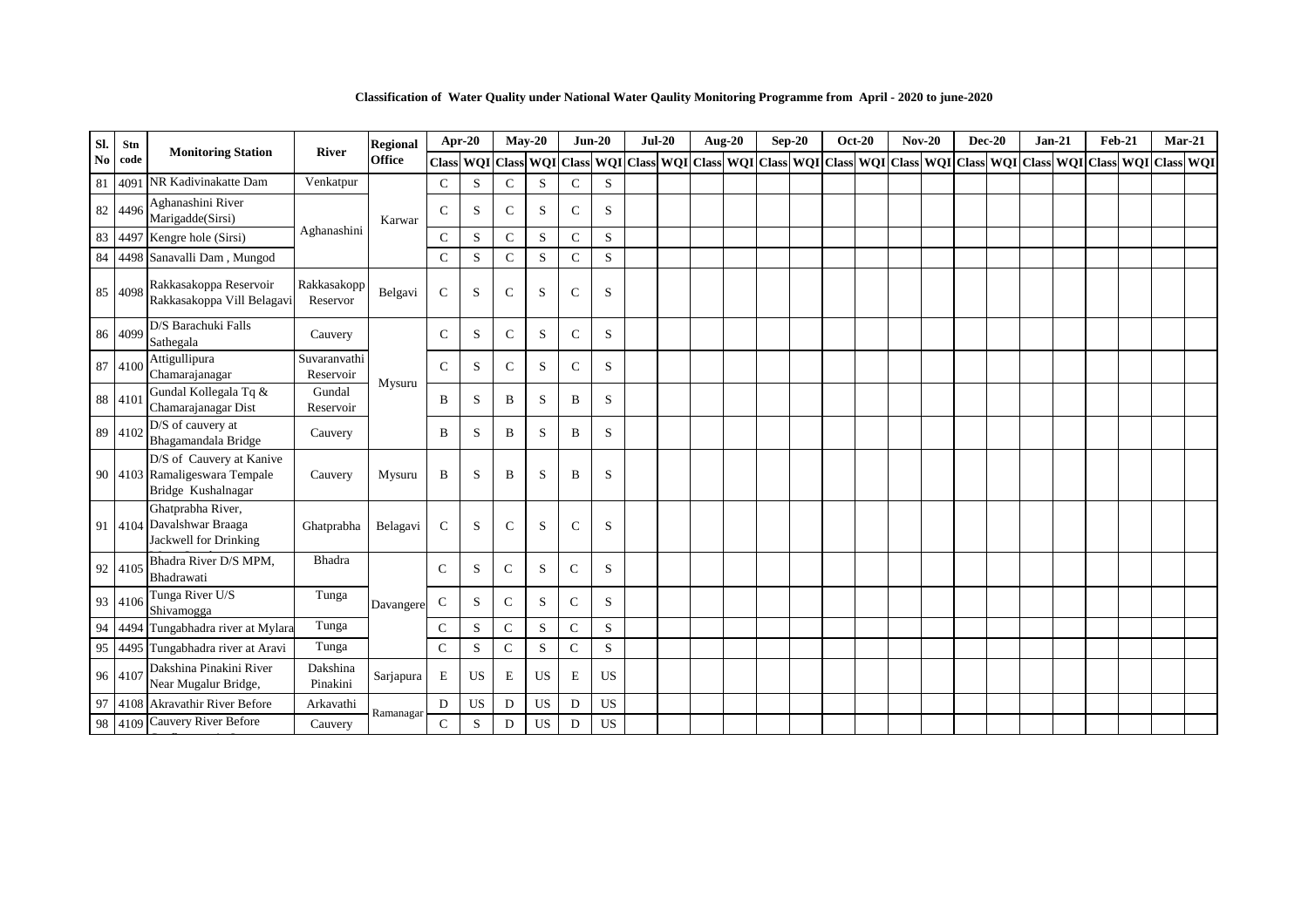# **Lake/ Tanks Water Samples Classification for the month of April - 2020 to June-2020 of Bengaluru Urban & Rural District**

*Monitoring of Indian National Aquatic Resource System (MINARS)* 

| Sl.            | Stn  | <b>Monitoring Station</b>       | <b>Regional Office</b> | Apr-20       |           |               | $May-20$                    |                | $Jun-20$                    | $Jul-20$ |  | Aug-20 | $Sep-20$ | <b>Oct-20</b> | $Nov-20$ | $Dec-20$ | $Jan-21$ | $Feb-21$                                                                                                                              | $Mar-21$ |  |
|----------------|------|---------------------------------|------------------------|--------------|-----------|---------------|-----------------------------|----------------|-----------------------------|----------|--|--------|----------|---------------|----------|----------|----------|---------------------------------------------------------------------------------------------------------------------------------------|----------|--|
| N <sub>o</sub> | code |                                 |                        | <b>Class</b> |           |               |                             |                |                             |          |  |        |          |               |          |          |          | WQI Class WQI Class WQI Class WQI Class WQI Class WQI Class WQI Class WQI Class WQI Class WQI Class WQI Class WQI Class WQI Class WQI |          |  |
|                |      | 3589 Madiwala Lake              |                        | D            | <b>US</b> | D             | <b>US</b>                   | D              | <b>US</b>                   |          |  |        |          |               |          |          |          |                                                                                                                                       |          |  |
| $\overline{2}$ |      | 3602 Bellandur lake             |                        | D            | <b>US</b> | D             | <b>US</b>                   | D              | <b>US</b>                   |          |  |        |          |               |          |          |          |                                                                                                                                       |          |  |
| $\overline{3}$ |      | 3609 Ibblur Lake                |                        | $\mathbf E$  | US        | E             | $_{\rm US}$                 | D              | US                          |          |  |        |          |               |          |          |          |                                                                                                                                       |          |  |
| $\overline{4}$ | 3611 | Kaikondanahalli Lake            |                        | D            | <b>US</b> | D             | <b>US</b>                   | D              | <b>US</b>                   |          |  |        |          |               |          |          |          |                                                                                                                                       |          |  |
| 5              |      | 3612 Agaram lake                |                        | D            | <b>US</b> | D             | $_{\rm US}$                 | D              | <b>US</b>                   |          |  |        |          |               |          |          |          |                                                                                                                                       |          |  |
| 6              |      | 3613 Gottegre lake              |                        | D            | <b>US</b> | D             | <b>US</b>                   | $\ast$         |                             |          |  |        |          |               |          |          |          |                                                                                                                                       |          |  |
|                |      | 3614 Puttenahalli lake (s)      |                        | D            | US        | E             | $_{\rm US}$                 | D              | US                          |          |  |        |          |               |          |          |          |                                                                                                                                       |          |  |
| 8              |      | 3615 Arakere lake               |                        | E            | <b>US</b> | D             | <b>US</b><br>D<br><b>US</b> |                | <b>US</b>                   |          |  |        |          |               |          |          |          |                                                                                                                                       |          |  |
| 9              |      | 3616 Kalena agrahara lake       |                        | $\mathbf E$  | US        | E             |                             | $\mathcal{H}$  |                             |          |  |        |          |               |          |          |          |                                                                                                                                       |          |  |
| 10             |      | 3617 Hulimavu lake              |                        | D            | <b>US</b> | D             | <b>US</b>                   | D              | <b>US</b>                   |          |  |        |          |               |          |          |          |                                                                                                                                       |          |  |
|                |      | 3618 Singasandra lake           | Bommanahalli           | D            | <b>US</b> | D             | <b>US</b>                   | D              | <b>US</b>                   |          |  |        |          |               |          |          |          |                                                                                                                                       |          |  |
|                |      | 12 3619 Begur tank              |                        | D            | <b>US</b> | $\mathbf E$   | $_{\rm US}$                 | $\mathbf E$    | US                          |          |  |        |          |               |          |          |          |                                                                                                                                       |          |  |
|                |      | 13 3620 Parappana agrahara lake |                        | D            | <b>US</b> | D             | <b>US</b>                   | D              | <b>US</b>                   |          |  |        |          |               |          |          |          |                                                                                                                                       |          |  |
|                |      | 14 3621 Harlur Lake             |                        | D            | <b>US</b> | D             | US                          | D              | US                          |          |  |        |          |               |          |          |          |                                                                                                                                       |          |  |
| 15             |      | 3622 Somasundra palya lake      |                        | D            | <b>US</b> | $\mathbf{R}$  |                             | $\mathbf{g}_i$ |                             |          |  |        |          |               |          |          |          |                                                                                                                                       |          |  |
|                |      | 16 4542 Basavanapura Lake       |                        | D            | US        | D             | US                          | D              | <b>US</b>                   |          |  |        |          |               |          |          |          |                                                                                                                                       |          |  |
| 17             |      | 4543 Kodi singasandra Lake      |                        | D            | <b>US</b> | D             | US                          | $\mathbf{g}_i$ |                             |          |  |        |          |               |          |          |          |                                                                                                                                       |          |  |
|                |      | 18 4544 Kothunuru Lake          |                        | D            | <b>US</b> | D             | US                          |                | $\frac{1}{2}$               |          |  |        |          |               |          |          |          |                                                                                                                                       |          |  |
|                |      | 19 4545 Jungu Kere Lake         |                        | $\ast$       |           | $\mathcal{R}$ |                             |                | $\mathcal{R}^{\mathcal{L}}$ |          |  |        |          |               |          |          |          |                                                                                                                                       |          |  |
| 20             |      | 4546 Jakksandra Lake            |                        | $\ast$       |           | $\ast$        |                             |                | $\gg$                       |          |  |        |          |               |          |          |          |                                                                                                                                       |          |  |
| 21             |      | 4547 Sawarana kunte Lake        |                        | $\ast$       |           |               | $\gg$                       |                | $\pm$                       |          |  |        |          |               |          |          |          |                                                                                                                                       |          |  |
| 22             |      | 3603 Vengaihnakere Tank         |                        | $\mathbf E$  | <b>US</b> | D             | <b>US</b>                   | D              | US                          |          |  |        |          |               |          |          |          |                                                                                                                                       |          |  |
| 23             |      | 3604 Doddanakundi tank          | Mahadevapura           | D            | US        | D             | US                          | $\ast$         |                             |          |  |        |          |               |          |          |          |                                                                                                                                       |          |  |
| 24             |      | 3605 Yellamallappa tank         |                        | D            | <b>US</b> | D             | <b>US</b>                   | D              | <b>US</b>                   |          |  |        |          |               |          |          |          |                                                                                                                                       |          |  |
|                |      | 25 3607 Kalkere tank            |                        | D            | US        | D             | $_{\rm US}$                 | D              | US                          |          |  |        |          |               |          |          |          |                                                                                                                                       |          |  |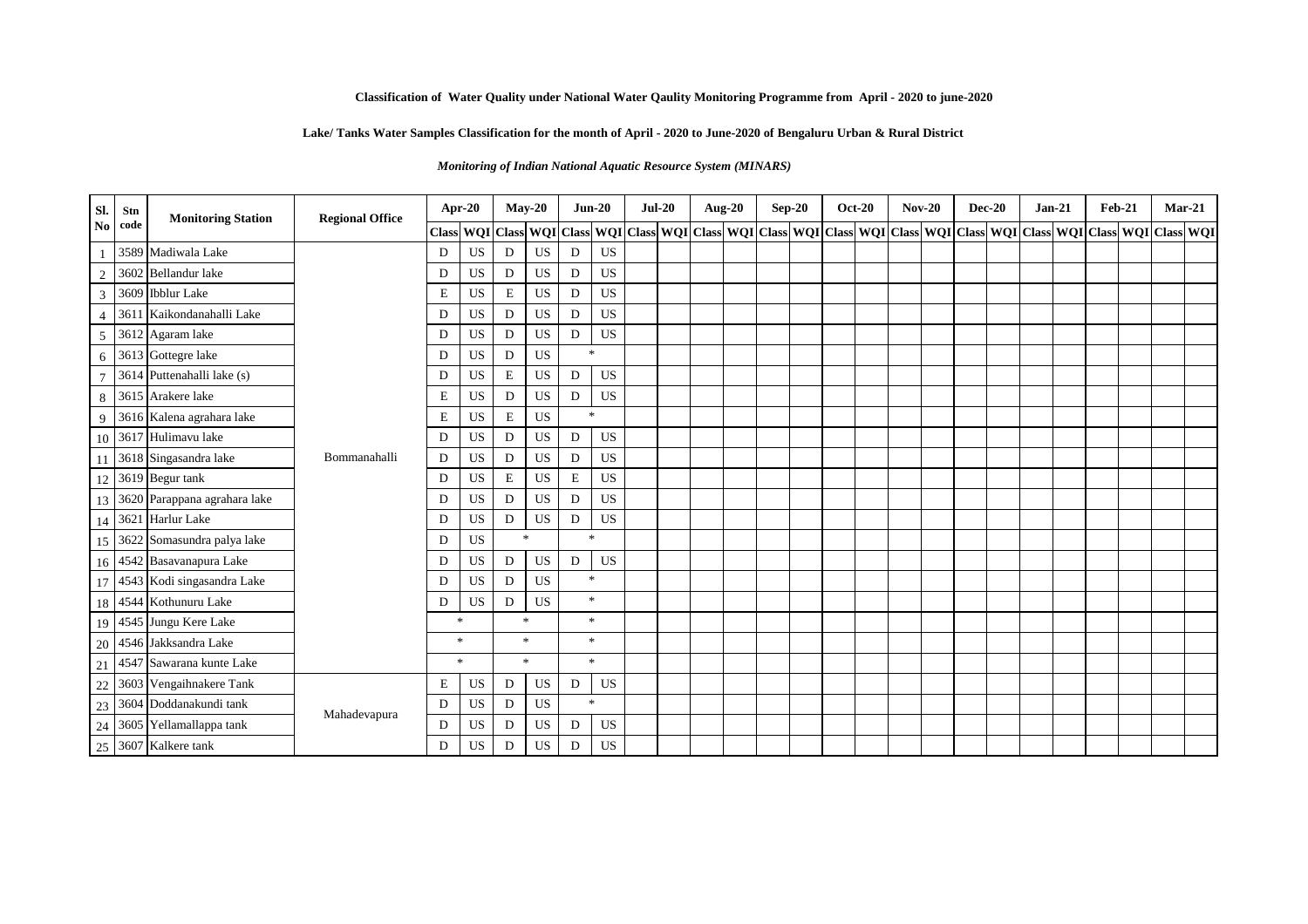| Sl. | Stn  | <b>Monitoring Station</b>       | <b>Regional Office</b> | Apr-20    |           |             | $May-20$         | $Jun-20$           |             | $Jul-20$ | <b>Aug-20</b> |  | $Sep-20$                                              | <b>Oct-20</b> | <b>Nov-20</b> | <b>Dec-20</b> | $Jan-21$ | $Feb-21$ | $Mar-21$                                              |  |
|-----|------|---------------------------------|------------------------|-----------|-----------|-------------|------------------|--------------------|-------------|----------|---------------|--|-------------------------------------------------------|---------------|---------------|---------------|----------|----------|-------------------------------------------------------|--|
| No  | code |                                 |                        | Class WQI |           |             | <b>Class WQI</b> | <b>Class</b>       |             |          |               |  | WQI Class WQI Class WQI Class WQI Class WQI Class WQI |               |               |               |          |          | Class   WQI   Class   WQI   Class   WQI   Class   WQI |  |
| 26  |      | 3608 Varthur lake               |                        | E         | <b>US</b> | D           | US               | D                  | <b>US</b>   |          |               |  |                                                       |               |               |               |          |          |                                                       |  |
| 27  |      | 3610 Tubrahalli Lake            |                        | D         | <b>US</b> | D           | <b>US</b>        | D                  | <b>US</b>   |          |               |  |                                                       |               |               |               |          |          |                                                       |  |
| 28  |      | 3643 Beenniganahalli tank       |                        | D         | <b>US</b> | D           | <b>US</b>        | D                  | <b>US</b>   |          |               |  |                                                       |               |               |               |          |          |                                                       |  |
| 29  |      | 4514 Sadramangala lake          |                        | D         | US        | D           | US               | D                  | US          |          |               |  |                                                       |               |               |               |          |          |                                                       |  |
| 30  |      | 4515 Battarahalli Lake          |                        | D         | <b>US</b> | D           | <b>US</b>        | E                  | <b>US</b>   |          |               |  |                                                       |               |               |               |          |          |                                                       |  |
| 31  |      | 4516 Kundalahalli Lake          |                        | D         | US        | D           | US               | D                  | US          |          |               |  |                                                       |               |               |               |          |          |                                                       |  |
| 32  |      | 4517 Kowdhenahalli Lake         |                        | D         | US        | D           | US               | D                  | <b>US</b>   |          |               |  |                                                       |               |               |               |          |          |                                                       |  |
| 33  |      | 4518 Garudacharpalya Lake       |                        | D         | US        | D           | US               | ${\rm D}$          | <b>US</b>   |          |               |  |                                                       |               |               |               |          |          |                                                       |  |
| 34  |      | 4519 Rampura Lake               |                        | E         | US        |             | $\ast$           | ${\bf E}$          | <b>US</b>   |          |               |  |                                                       |               |               |               |          |          |                                                       |  |
| 35  |      | 4520 Chinnapanhalli Lake        | Mahadevapura           | D         | <b>US</b> | $\mathbf E$ | US               | ${\bf E}$          | <b>US</b>   |          |               |  |                                                       |               |               |               |          |          |                                                       |  |
|     |      | 36 4521 Devarabeesanahalli Lake |                        | D         | <b>US</b> | $\mathbf E$ | <b>US</b>        | D                  | <b>US</b>   |          |               |  |                                                       |               |               |               |          |          |                                                       |  |
| 37  |      | 4522 Vibhuthipura Lake          |                        | D         | <b>US</b> | D           | <b>US</b>        | ${\bf E}$          | <b>US</b>   |          |               |  |                                                       |               |               |               |          |          |                                                       |  |
| 38  |      | 4523 Nallurahalli Lake          |                        | E         | <b>US</b> | E           | US               | E                  | US          |          |               |  |                                                       |               |               |               |          |          |                                                       |  |
| 39  |      | 4524 Pattandur agarahara        |                        | D         | <b>US</b> | $\mathbf E$ | <b>US</b>        | E                  | <b>US</b>   |          |               |  |                                                       |               |               |               |          |          |                                                       |  |
| 40  |      | 4525 Seetharam palya Lake       |                        | D         | <b>US</b> | E           | US               | E                  | US          |          |               |  |                                                       |               |               |               |          |          |                                                       |  |
|     |      | 41 4526 Dyavasandra Tank        |                        | $\ast$    |           | D           | US               | E                  | US          |          |               |  |                                                       |               |               |               |          |          |                                                       |  |
| 42  |      | 4527 Whitefield kere Lake       |                        |           | $\ast$    |             | $\ast$           | $\ast$             |             |          |               |  |                                                       |               |               |               |          |          |                                                       |  |
| 43  |      | 4528 Doddakannehalli Lake       |                        | $\ast$    |           |             | $\mathcal{R}$    | $\ast$             |             |          |               |  |                                                       |               |               |               |          |          |                                                       |  |
| 44  |      | 4529 Kasavanahalli Lake         |                        | E         | US        | D           | US               | D                  | US          |          |               |  |                                                       |               |               |               |          |          |                                                       |  |
|     |      | 45 3631 Nagarakere tank         |                        | $\ast$    |           |             | $\mathbf{g}_i$   | $\dot{\mathbf{x}}$ |             |          |               |  |                                                       |               |               |               |          |          |                                                       |  |
| 46  |      | 4530 Kammasandra Tank           |                        | E         | US        | E           | US               | $\mathbf E$        | US          |          |               |  |                                                       |               |               |               |          |          |                                                       |  |
| 47  |      | 4531 Rayasandra Tank            | Sarjapura              | D         | <b>US</b> | D           | <b>US</b>        | $\mathbf D$        | <b>US</b>   |          |               |  |                                                       |               |               |               |          |          |                                                       |  |
| 48  |      | 4532 ChandapuraTank             |                        | E         | <b>US</b> | E           | <b>US</b>        | D                  | <b>US</b>   |          |               |  |                                                       |               |               |               |          |          |                                                       |  |
| 49  |      | 3590 Lalbagh tank               |                        | D         | <b>US</b> | D           | <b>US</b>        | $\mathbf D$        | <b>US</b>   |          |               |  |                                                       |               |               |               |          |          |                                                       |  |
| 50  |      | 3591 Kempambudhi lake           |                        | D         | <b>US</b> | D           | US               | D                  | $_{\rm US}$ |          |               |  |                                                       |               |               |               |          |          |                                                       |  |
| 51  |      | 3592 Yediyur lake               | <b>BNG-City South</b>  | D         | <b>US</b> | D           | <b>US</b>        | $\mathbf D$        | <b>US</b>   |          |               |  |                                                       |               |               |               |          |          |                                                       |  |
| 52  |      | 3638 Annaiappa Tank             |                        | D         | <b>US</b> | D           | US               | D                  | $_{\rm US}$ |          |               |  |                                                       |               |               |               |          |          |                                                       |  |
|     |      | 53 4504 Sarakki Lake            |                        | D         | <b>US</b> | D           | US               | D                  | <b>US</b>   |          |               |  |                                                       |               |               |               |          |          |                                                       |  |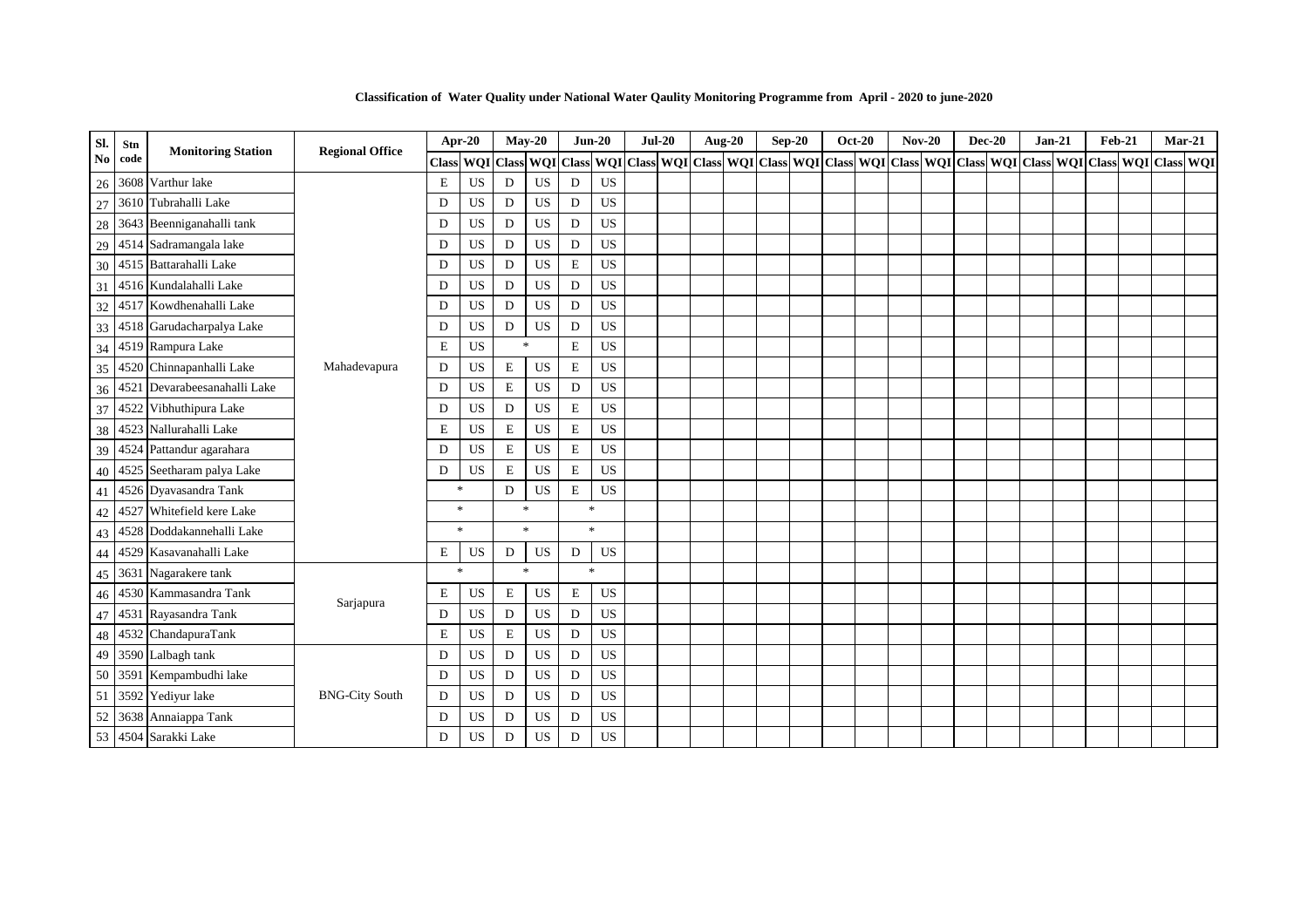| SI. | Stn     |                                                       | <b>Regional Office</b> |             | Apr-20                    |             | $May-20$  |                | $Jun-20$         | $Jul-20$ |  | <b>Aug-20</b>                                     | $Sep-20$ | <b>Oct-20</b> | $Nov-20$ | <b>Dec-20</b> | $Jan-21$ | <b>Feb-21</b> | $Mar-21$                          |  |
|-----|---------|-------------------------------------------------------|------------------------|-------------|---------------------------|-------------|-----------|----------------|------------------|----------|--|---------------------------------------------------|----------|---------------|----------|---------------|----------|---------------|-----------------------------------|--|
| No  | code    | <b>Monitoring Station</b>                             |                        |             | Class WQI Class WQI Class |             |           |                | <b>WQI</b> Class |          |  | WQI Class WQI Class WQI Class WQI Class WQI Class |          |               |          |               |          |               | WQI Class WQI Class WQI Class WQI |  |
|     | 54 1388 | <b>Ulsoor LakeTraining Centre</b><br>of Fish Breeding |                        | D           | US                        | D           | US        | E              | US               |          |  |                                                   |          |               |          |               |          |               |                                   |  |
| 55  |         | 3593 Ulsoor Lake near Temple                          | <b>BNG-City East</b>   | D           | <b>US</b>                 | D           | <b>US</b> | $\mathbf E$    | <b>US</b>        |          |  |                                                   |          |               |          |               |          |               |                                   |  |
| 56  |         | 3595 Byrasandra tank                                  |                        | $\mathbf E$ | US                        | $\mathbf E$ | <b>US</b> | $\mathbf E$    | US               |          |  |                                                   |          |               |          |               |          |               |                                   |  |
| 57  |         | 3594 Sankey Tank                                      | <b>BNG-City - West</b> | D           | <b>US</b>                 | D           | <b>US</b> | D              | <b>US</b>        |          |  |                                                   |          |               |          |               |          |               |                                   |  |
|     |         | 58 2779 Hesaraghatta Reservoir                        |                        | D           | US                        | D           | <b>US</b> | $\ast$         |                  |          |  |                                                   |          |               |          |               |          |               |                                   |  |
| 59  |         | 3597 Hesaraghatta Tank                                |                        | D           | <b>US</b>                 | D           | <b>US</b> | $\mathbf{g}_i$ |                  |          |  |                                                   |          |               |          |               |          |               |                                   |  |
| 60  |         | 3598 Herohalli Tank                                   |                        | D           | <b>US</b>                 | D           | <b>US</b> | D              | <b>US</b>        |          |  |                                                   |          |               |          |               |          |               |                                   |  |
| 61  |         | 3599 Madavara Tank                                    |                        | D           | <b>US</b>                 | D           | <b>US</b> | D              | <b>US</b>        |          |  |                                                   |          |               |          |               |          |               |                                   |  |
| 62  |         | 3606 Dasarahalli Tank                                 |                        | D           | US                        | D           | <b>US</b> | D              | <b>US</b>        |          |  |                                                   |          |               |          |               |          |               |                                   |  |
| 63  |         | 4094 Gangondana Halli Lake                            |                        | $\mathbf E$ | <b>US</b>                 | E           | <b>US</b> | E              | <b>US</b>        |          |  |                                                   |          |               |          |               |          |               |                                   |  |
| 64  |         | 4095 Chikkabanyara Lake                               | Dasarahalli            | $\mathbf E$ | US                        | $\bf E$     | <b>US</b> | D              | <b>US</b>        |          |  |                                                   |          |               |          |               |          |               |                                   |  |
| 65  |         | 4096 Andhrahalli Lake                                 |                        | D           | <b>US</b>                 | D           | <b>US</b> | D              | <b>US</b>        |          |  |                                                   |          |               |          |               |          |               |                                   |  |
| 66  | 4097    | Kachohalli Lake                                       |                        | $\mathbf E$ | US                        | $\bf E$     | <b>US</b> | D              | <b>US</b>        |          |  |                                                   |          |               |          |               |          |               |                                   |  |
| 67  |         | 4512 Viswaneedam Lake                                 |                        | $\mathbf E$ | <b>US</b>                 | $\mathbf E$ | <b>US</b> | E              | <b>US</b>        |          |  |                                                   |          |               |          |               |          |               |                                   |  |
| 68  |         | 4538 Machohalli Lake                                  |                        | D           | <b>US</b>                 | D           | <b>US</b> | D              | <b>US</b>        |          |  |                                                   |          |               |          |               |          |               |                                   |  |
| 69  |         | 4539 Doddabidarakallu Lake                            |                        | $\mathbf E$ | US                        | E           | US        | E              | US               |          |  |                                                   |          |               |          |               |          |               |                                   |  |
| 70  |         | 4540 Kammgondanahalli Lake                            |                        | D           | US                        | D           | <b>US</b> | $\mathbf E$    | <b>US</b>        |          |  |                                                   |          |               |          |               |          |               |                                   |  |
| 71  |         | 4541 Alur Kere                                        |                        | $\ast$      |                           | $\gg$       |           |                |                  |          |  |                                                   |          |               |          |               |          |               |                                   |  |
| 72  |         | 2778 T.G. Halli Reservoir                             |                        | D           | <b>US</b>                 | D           | <b>US</b> | D              | <b>US</b>        |          |  |                                                   |          |               |          |               |          |               |                                   |  |
| 73  |         | 3596 Nayandanahalli Tank                              |                        |             | $\ast$                    | D           | US        | D              | US               |          |  |                                                   |          |               |          |               |          |               |                                   |  |
| 74  |         | 3633 Subramanyapura Tank                              |                        | D           | <b>US</b>                 | D           | <b>US</b> | D              | <b>US</b>        |          |  |                                                   |          |               |          |               |          |               |                                   |  |
| 75  |         | 3634 Devarakere Tank                                  |                        | D           | <b>US</b>                 | D           | <b>US</b> | D              | <b>US</b>        |          |  |                                                   |          |               |          |               |          |               |                                   |  |
| 76  |         | 3635 Malathahalli Tank                                | Rajarajeswarinagara    | $\mathbf E$ | <b>US</b>                 | D           | <b>US</b> | D              | <b>US</b>        |          |  |                                                   |          |               |          |               |          |               |                                   |  |
|     |         | 3636 Bandematta Tank                                  |                        | E           | US                        | $\mathbf E$ | US        | D              | US               |          |  |                                                   |          |               |          |               |          |               |                                   |  |
| 78  |         | 3639 Kengeri Tank                                     |                        | $\ast$      |                           | $\ast$      |           | D              | <b>US</b>        |          |  |                                                   |          |               |          |               |          |               |                                   |  |
| 79  |         | 3640 Uttarahalli Doraikere                            |                        | D           | <b>US</b>                 | D           | <b>US</b> | D              | <b>US</b>        |          |  |                                                   |          |               |          |               |          |               |                                   |  |
|     |         | 80 3641 Dhorekere                                     |                        | D           | <b>US</b>                 | D           | <b>US</b> | $\mathbf E$    | <b>US</b>        |          |  |                                                   |          |               |          |               |          |               |                                   |  |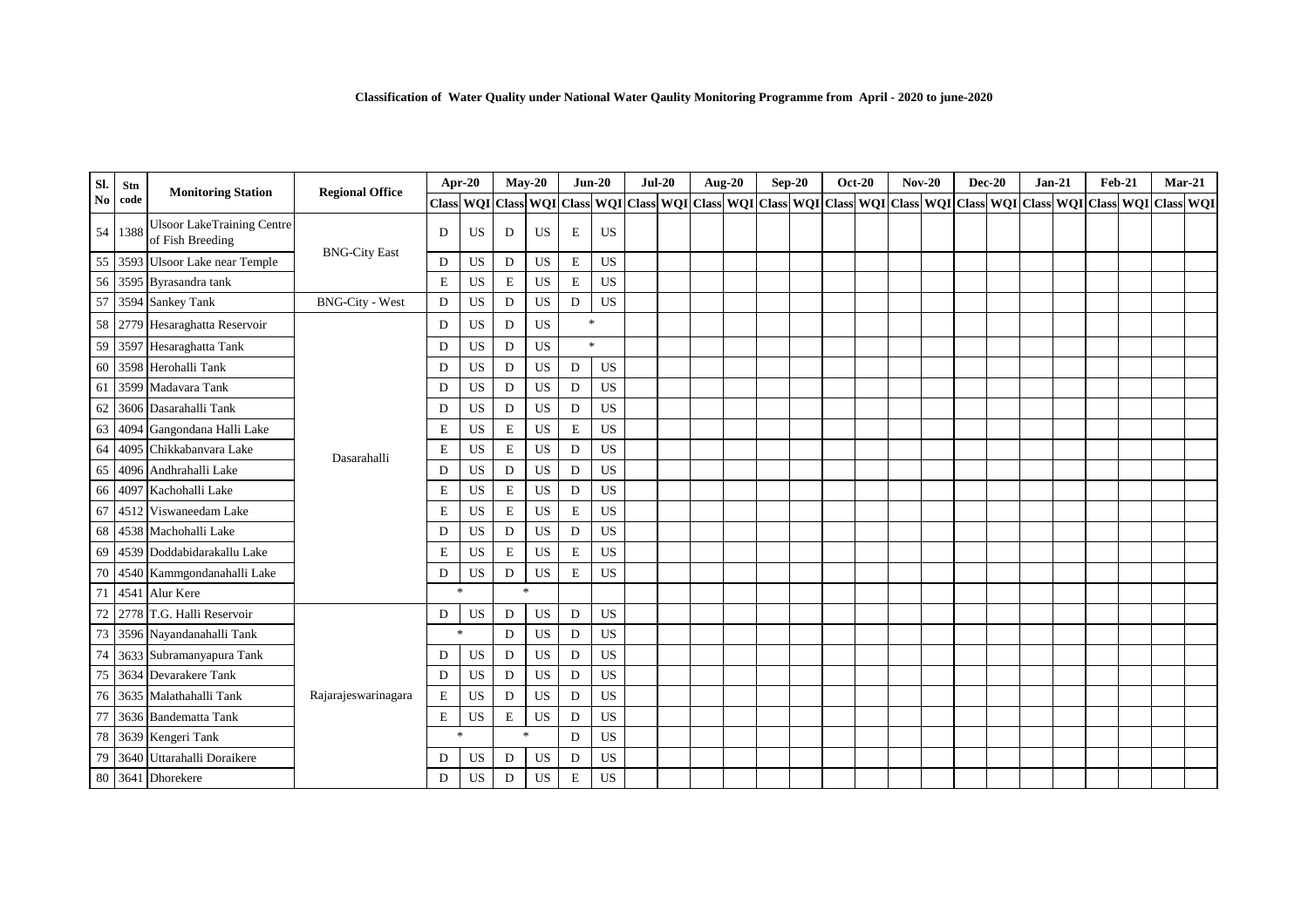| Sl.            | Stn  | <b>Monitoring Station</b>      | <b>Regional Office</b> |               | Apr-20        |   | $Mav-20$       |                | $Jun-20$  | $Jul-20$ | <b>Aug-20</b>                                                                                   |  | $Sep-20$ | <b>Oct-20</b> | $Nov-20$ | <b>Dec-20</b> | $Jan-21$ | <b>Feb-21</b> | $Mar-21$      |  |
|----------------|------|--------------------------------|------------------------|---------------|---------------|---|----------------|----------------|-----------|----------|-------------------------------------------------------------------------------------------------|--|----------|---------------|----------|---------------|----------|---------------|---------------|--|
| N <sub>0</sub> | code |                                |                        | <b>Class</b>  | WQI Class WQI |   |                |                |           |          | Class WQI Class WQI Class WQI Class WQI Class WQI Class WQI Class WQI Class WQI Class WQI Class |  |          |               |          |               |          |               | WQI Class WQI |  |
| 81             |      | 4533 Ullal Lake                |                        | $\mathcal{M}$ |               | D | <b>US</b>      |                |           |          |                                                                                                 |  |          |               |          |               |          |               |               |  |
| 82             |      | 4534 Sompura Lake              |                        | $\mathbf E$   | US            | E | US             | D              | <b>US</b> |          |                                                                                                 |  |          |               |          |               |          |               |               |  |
| 83             |      | 4535 Gubbalal kere             | Rajarajeswarinagara    | $\mathbf E$   | <b>US</b>     | D | <b>US</b>      | D              | <b>US</b> |          |                                                                                                 |  |          |               |          |               |          |               |               |  |
| 84             |      | 4536 Hosakerehalli Lake        |                        | $\mathbf E$   | US            | D | <b>US</b>      | D              | US        |          |                                                                                                 |  |          |               |          |               |          |               |               |  |
| 85             |      | 4537 Chinnakurchi kere         |                        | D             | <b>US</b>     | D | <b>US</b>      | $\mathbf D$    | <b>US</b> |          |                                                                                                 |  |          |               |          |               |          |               |               |  |
| 86             |      | 3600 Shivapura tank            |                        | $\mathbf E$   | <b>US</b>     | D | <b>US</b>      | D              | <b>US</b> |          |                                                                                                 |  |          |               |          |               |          |               |               |  |
| 87             |      | 3601 Karihobanahalli lake      | Peenya                 | $\mathbf E$   | US            | D | <b>US</b>      | $\mathbf E$    | <b>US</b> |          |                                                                                                 |  |          |               |          |               |          |               |               |  |
| 88             |      | 3624 Puttnehalli Lake          |                        | $\mathbf E$   | <b>US</b>     | D | <b>US</b>      | D              | <b>US</b> |          |                                                                                                 |  |          |               |          |               |          |               |               |  |
| 89             |      | 3625 Hebbal Lake               |                        | $\mathbf E$   | <b>US</b>     | D | US             | D              | US        |          |                                                                                                 |  |          |               |          |               |          |               |               |  |
| 90             |      | 3626 Nagawara Tank             |                        | D             | <b>US</b>     | D | <b>US</b>      | $\mathbf D$    | <b>US</b> |          |                                                                                                 |  |          |               |          |               |          |               |               |  |
| 91             |      | 3627 Jakkur Lake               |                        | D             | <b>US</b>     | D | US             | $\mathbf E$    | <b>US</b> |          |                                                                                                 |  |          |               |          |               |          |               |               |  |
| 92             |      | 3628 Amruthahalli Lake         |                        | D             | <b>US</b>     | D | US             | $\ast$         |           |          |                                                                                                 |  |          |               |          |               |          |               |               |  |
| 93             | 3629 | Allasandra Tank                |                        | D             | <b>US</b>     | E | <b>US</b>      | D              | <b>US</b> |          |                                                                                                 |  |          |               |          |               |          |               |               |  |
| 94             |      | 3630 Yelahanka Tank            | Yelahanka              | D             | <b>US</b>     | E | <b>US</b>      | D              | <b>US</b> |          |                                                                                                 |  |          |               |          |               |          |               |               |  |
| 95             |      | 4506 Abbigere Lake             |                        | D             | <b>US</b>     | D | <b>US</b>      | D              | <b>US</b> |          |                                                                                                 |  |          |               |          |               |          |               |               |  |
| 96             |      | 4507 Chelekere Lake            |                        | D             | <b>US</b>     | D | <b>US</b>      | $\mathbf C$    | S         |          |                                                                                                 |  |          |               |          |               |          |               |               |  |
| 97             |      | 4508 Singapura Lake            |                        | $\mathbf E$   | <b>US</b>     | E | <b>US</b>      | D              | <b>US</b> |          |                                                                                                 |  |          |               |          |               |          |               |               |  |
| 98             |      | 4509 Narasipura Lake           |                        | D             | <b>US</b>     | D | <b>US</b>      | D              | <b>US</b> |          |                                                                                                 |  |          |               |          |               |          |               |               |  |
| 99             |      | 4510 Rachenahalli Lke          |                        | $\mathbf E$   | <b>US</b>     | D | US             | D              | US        |          |                                                                                                 |  |          |               |          |               |          |               |               |  |
|                |      | 100 4511 Kogilu kere           |                        | $\ast$        |               |   | $\mathbf{g}_i$ | $\mathbf{g}_i$ |           |          |                                                                                                 |  |          |               |          |               |          |               |               |  |
|                |      | 101 3632 Veerapura Tank        |                        | D             | <b>US</b>     | D | US             | D              | US        |          |                                                                                                 |  |          |               |          |               |          |               |               |  |
|                |      | 102 4503 Madhure Tank          | Doddaballpura          | D             | <b>US</b>     | D | <b>US</b>      | D              | <b>US</b> |          |                                                                                                 |  |          |               |          |               |          |               |               |  |
|                |      | 103 4505 Nelamangala Lake      |                        | D             | <b>US</b>     | D | $_{\rm US}$    | D              | <b>US</b> |          |                                                                                                 |  |          |               |          |               |          |               |               |  |
|                |      | 104 4513 Arashinakunte Kere    | Nelamangala            | $\mathbf D$   | <b>US</b>     | D | <b>US</b>      | D              | <b>US</b> |          |                                                                                                 |  |          |               |          |               |          |               |               |  |
|                |      | 105 3623 Anekal Doddakere Tank | Anekal                 | E             | <b>US</b>     | D | <b>US</b>      | D              | <b>US</b> |          |                                                                                                 |  |          |               |          |               |          |               |               |  |
|                |      | 106 3642 Jigani tank           |                        | D             | <b>US</b>     | D | <b>US</b>      | D              | <b>US</b> |          |                                                                                                 |  |          |               |          |               |          |               |               |  |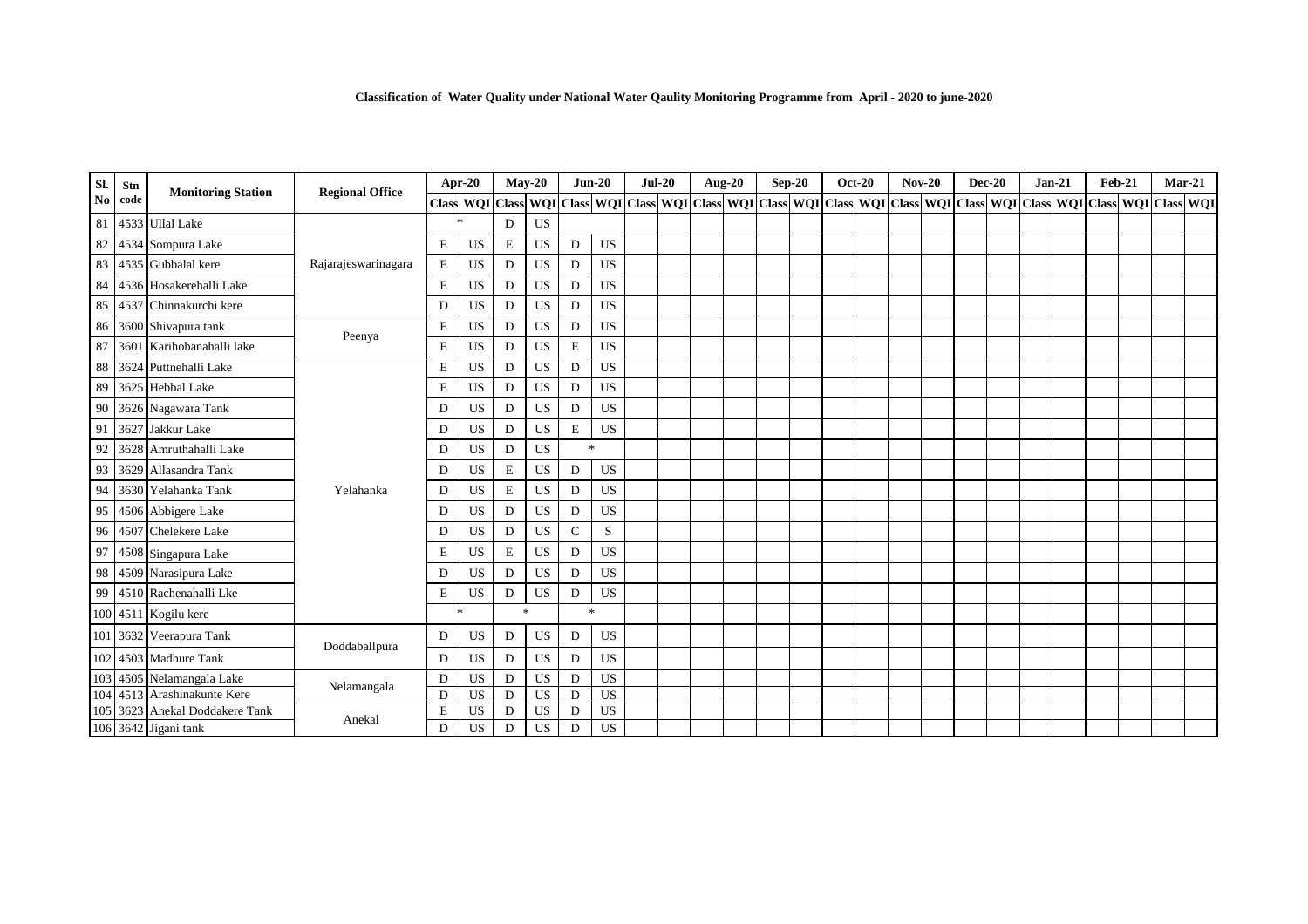#### **Lakes/ Tanks Water Samples Classification for the month of April - 2020 to June - 2020 of Karnataka other than Bengaluru Urban & Rural District**

| Sl.            | Stn  | <b>Monitoring Station</b>     | <b>Regional Office</b> | Apr-20       |           | $May-20$<br>Class WQI Class WQI |           |                    | $Jun-20$  | $Jul-20$ | <b>Aug-20</b>                                                                                                 |  | $Sep-20$ | <b>Oct-20</b> |  | $Nov-20$ | $Dec-20$ | $Jan-21$ | <b>Feb-21</b> | $Mar-21$ |  |
|----------------|------|-------------------------------|------------------------|--------------|-----------|---------------------------------|-----------|--------------------|-----------|----------|---------------------------------------------------------------------------------------------------------------|--|----------|---------------|--|----------|----------|----------|---------------|----------|--|
| N <sub>0</sub> | code |                               |                        |              |           |                                 |           |                    |           |          | Class WQI Class WQI Class WQI Class WQI Class WQI Class WQI Class WQI Class WQI Class WQI Class WQI Class WQI |  |          |               |  |          |          |          |               |          |  |
|                |      | 107 3644 Mulbhagal lake       |                        | D            | <b>US</b> | D                               | <b>US</b> | $\mathbf{g}_i$     |           |          |                                                                                                               |  |          |               |  |          |          |          |               |          |  |
|                |      | 108 3645 Devarayasamudra lake | Kolar                  | D            | US        | D                               | US        | $\dot{\mathbf{x}}$ |           |          |                                                                                                               |  |          |               |  |          |          |          |               |          |  |
|                |      | 109 3646 Narasapura lake      |                        | D            | <b>US</b> | D                               | <b>US</b> | D                  | US        |          |                                                                                                               |  |          |               |  |          |          |          |               |          |  |
|                |      | 110 3647 Huledanahalli lake   |                        | $*$          |           | $\mathcal{R}$                   |           |                    |           |          |                                                                                                               |  |          |               |  |          |          |          |               |          |  |
|                |      | 111 3637 Byramangala tank     |                        | D            | <b>US</b> | D                               | <b>US</b> | D                  | <b>US</b> |          |                                                                                                               |  |          |               |  |          |          |          |               |          |  |
|                |      | 112 4501 Manchanabale Dam     | Ramanagara             | D            | <b>US</b> | D                               | <b>US</b> | $\mathbf E$        | <b>US</b> |          |                                                                                                               |  |          |               |  |          |          |          |               |          |  |
|                |      | 113 4502 Ramammana Kere       |                        | $\mathbf D$  | <b>US</b> | D                               | US        | $\mathbf E$        | <b>US</b> |          |                                                                                                               |  |          |               |  |          |          |          |               |          |  |
|                |      | 114 3648 Mydala Tank          |                        | D            | US        | D                               | <b>US</b> | D                  | <b>US</b> |          |                                                                                                               |  |          |               |  |          |          |          |               |          |  |
|                |      | 115 3649 Bugudanahalli lake   |                        | D            | <b>US</b> | D                               | US        | D                  | <b>US</b> |          |                                                                                                               |  |          |               |  |          |          |          |               |          |  |
|                |      | 116 3650 Melekote             |                        | D            | <b>US</b> | D                               | <b>US</b> | D                  | <b>US</b> |          |                                                                                                               |  |          |               |  |          |          |          |               |          |  |
|                |      | 117 3651 Bheemsandra tank     |                        | D            | <b>US</b> | D                               | US        | $\mathbf E$        | <b>US</b> |          |                                                                                                               |  |          |               |  |          |          |          |               |          |  |
|                |      | 118 3652 Pavagada tank        | Tumakuru               | $\mathbf{k}$ |           |                                 | $\ast$    |                    | $\ast$    |          |                                                                                                               |  |          |               |  |          |          |          |               |          |  |
|                |      | 119 3653 Doddakere tank       |                        | D            | <b>US</b> | D                               | <b>US</b> | $\mathsf{C}$       | S         |          |                                                                                                               |  |          |               |  |          |          |          |               |          |  |
|                |      | 120 3654 Gottigere lake       |                        | D            | <b>US</b> | E                               | <b>US</b> | D                  | <b>US</b> |          |                                                                                                               |  |          |               |  |          |          |          |               |          |  |
|                |      | 121 3655 Mathikere            |                        | D            | <b>US</b> | D                               | <b>US</b> |                    | $\ast$    |          |                                                                                                               |  |          |               |  |          |          |          |               |          |  |
|                |      | 122 3559 Hullige tank         |                        | D            | <b>US</b> | $\mathcal{C}$                   | S         | D                  | US        |          |                                                                                                               |  |          |               |  |          |          |          |               |          |  |
|                |      | 123 3560 Mavenakere           |                        | $\mathbf E$  | <b>US</b> | $\bf E$                         | <b>US</b> | $\mathbf E$        | <b>US</b> |          |                                                                                                               |  |          |               |  |          |          |          |               |          |  |
|                |      | 124 3561 Hundikere            | Raichur                | D            | <b>US</b> | D                               | <b>US</b> | D                  | <b>US</b> |          |                                                                                                               |  |          |               |  |          |          |          |               |          |  |
|                |      | 125 4092 Manchalpur Tank,     |                        | $\mathbf E$  | US        | E                               | <b>US</b> | $\mathbf E$        | US        |          |                                                                                                               |  |          |               |  |          |          |          |               |          |  |
|                |      | 126 3582 Hebbal lake          |                        | $\ast$       |           | $\ast$                          |           | $\mathbf E$        | <b>US</b> |          |                                                                                                               |  |          |               |  |          |          |          |               |          |  |
|                |      | 127 3583 Kukkarahalli lake    |                        | D            | <b>US</b> | D                               | US        | D                  | US        |          |                                                                                                               |  |          |               |  |          |          |          |               |          |  |
|                |      | 128 3584 Dalavai lake         |                        | $\mathbf E$  | US        | E                               | <b>US</b> | $\mathbf E$        | US        |          |                                                                                                               |  |          |               |  |          |          |          |               |          |  |
|                |      | 129 3585 Yennehole lake       | Mysuru                 | $\mathbf E$  | US        | E                               | <b>US</b> | $\mathbf E$        | <b>US</b> |          |                                                                                                               |  |          |               |  |          |          |          |               |          |  |
|                |      | 130 3586 Limbhabudi lake      |                        | D            | US        | D                               | US        | D                  | US        |          |                                                                                                               |  |          |               |  |          |          |          |               |          |  |
|                |      | 131 3587 Shettykere lake      |                        | D            | <b>US</b> | D                               | <b>US</b> | D                  | <b>US</b> |          |                                                                                                               |  |          |               |  |          |          |          |               |          |  |
|                |      | 132 3588 Karanjikere          |                        | D            | US        | D                               | US.       | D                  | <b>US</b> |          |                                                                                                               |  |          |               |  |          |          |          |               |          |  |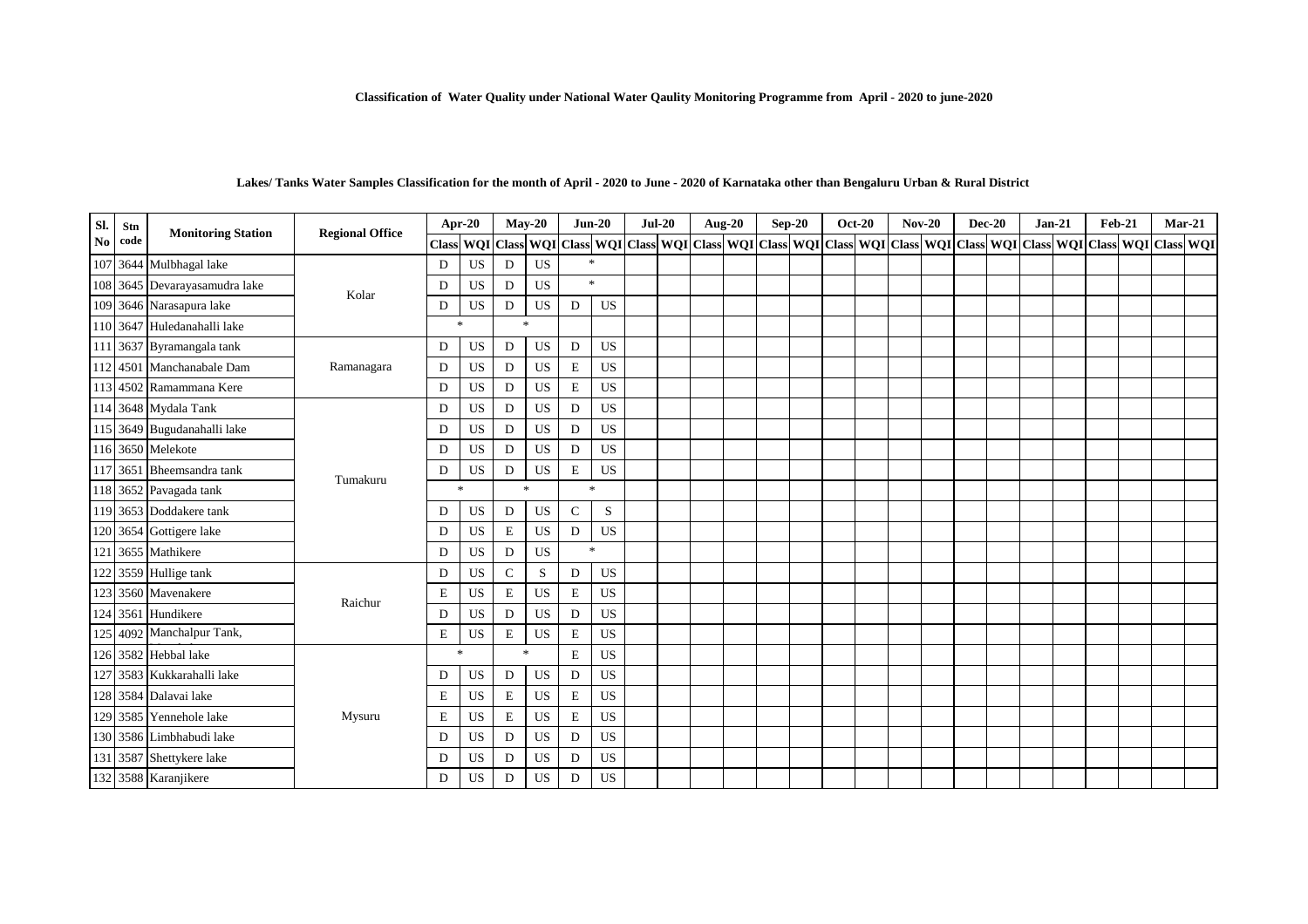| Sl.                    | Stn  | <b>Monitoring Station</b>        | <b>Regional Office</b> |              | Apr-20      |               | $May-20$      |              | $Jun-20$                          | $Jul-20$ | Aug-20 | $Sep-20$ | <b>Oct-20</b> |  | <b>Nov-20</b>                                                                                                                                                                                                                | <b>Dec-20</b> | $Jan-21$ | $Feb-21$ | $Mar-21$ |  |
|------------------------|------|----------------------------------|------------------------|--------------|-------------|---------------|---------------|--------------|-----------------------------------|----------|--------|----------|---------------|--|------------------------------------------------------------------------------------------------------------------------------------------------------------------------------------------------------------------------------|---------------|----------|----------|----------|--|
| $\mathbf{N}\mathbf{0}$ | code |                                  |                        |              |             |               |               |              |                                   |          |        |          |               |  | Class   WQI   Class   WQI   Class   WQI   Class   WQI   Class   WQI   Class   WQI   Class   WQI   Class   WQI   Class   WQI   Class   WQI   Class   WQI   Class   WQI   Class   WQI   Class   WQI   Class   WQI   Class   WQ |               |          |          |          |  |
| 133                    |      | 3656 Nallikatte kere             |                        |              | $\ast$      |               | $\mathcal{R}$ |              | $\frac{1}{26}$                    |          |        |          |               |  |                                                                                                                                                                                                                              |               |          |          |          |  |
| 134                    |      | 3657 Kaachahalli koppalukere     |                        | E            | US          | $\mathbf E$   | <b>US</b>     | $\mathbf E$  | US                                |          |        |          |               |  |                                                                                                                                                                                                                              |               |          |          |          |  |
|                        |      | 135 3658 Kallakatte kere         |                        |              | $\ast$      | $\frac{1}{2}$ |               |              | $\frac{d\mathbf{r}}{dt}$          |          |        |          |               |  |                                                                                                                                                                                                                              |               |          |          |          |  |
|                        |      | 136 3659 Mathana kere            |                        | E            | US          | E             | US            | E            | US                                |          |        |          |               |  |                                                                                                                                                                                                                              |               |          |          |          |  |
|                        |      | 137 3660 Hunasina kere           |                        | $\mathsf{C}$ | S           | $\mathbf C$   | ${\bf S}$     | ${\bf C}$    | S                                 |          |        |          |               |  |                                                                                                                                                                                                                              |               |          |          |          |  |
|                        |      | 138 3661 Kokkanaghattadodda kere |                        | E            | <b>US</b>   | $\mathbf E$   | <b>US</b>     | Е            | <b>US</b>                         |          |        |          |               |  |                                                                                                                                                                                                                              |               |          |          |          |  |
| 139                    |      | 3662 Kawshikakere                |                        | C            | S           | $\mathcal{C}$ | S             | $\mathsf{C}$ | S                                 |          |        |          |               |  |                                                                                                                                                                                                                              |               |          |          |          |  |
|                        |      | 140 3663 Joladakatte             |                        | $\mathsf{C}$ | $\mathbf S$ | $\mathsf{C}$  | S             |              | $\frac{1}{2}$                     |          |        |          |               |  |                                                                                                                                                                                                                              |               |          |          |          |  |
| 141                    |      | 3664 Basavanahallikere           |                        |              | $\ast$      | 宋             |               |              | $\mathbf{R}$                      |          |        |          |               |  |                                                                                                                                                                                                                              |               |          |          |          |  |
|                        |      | 142 3665 Lingappanakatte         |                        | C            | S           | $\mathsf{C}$  | S             | $\mathsf{C}$ | S                                 |          |        |          |               |  |                                                                                                                                                                                                                              |               |          |          |          |  |
|                        |      | 143 3666 Ganigarahosahallikere   | Hassan                 |              | $\ast$      |               | $\ast$        |              | $\ast$                            |          |        |          |               |  |                                                                                                                                                                                                                              |               |          |          |          |  |
| 144                    |      | 3667 Sathenahallidoddakere       |                        | C            | S           | $\mathsf{C}$  | S             |              | $\ast$                            |          |        |          |               |  |                                                                                                                                                                                                                              |               |          |          |          |  |
|                        |      | 145 3668 Sodharahallikere        |                        | $\mathsf{C}$ | S           | $\mathsf{C}$  | S             | $\mathbf C$  | S                                 |          |        |          |               |  |                                                                                                                                                                                                                              |               |          |          |          |  |
|                        |      | 146 3669 Sheleramanahallikere    |                        | C            | S           | $\mathcal{C}$ | S             | $\mathsf{C}$ | S                                 |          |        |          |               |  |                                                                                                                                                                                                                              |               |          |          |          |  |
|                        |      | 147 3670 Hainarakatte            |                        |              | $\ast$      |               | $\ast$        |              | $\ast$                            |          |        |          |               |  |                                                                                                                                                                                                                              |               |          |          |          |  |
|                        |      | 148 3671 Hanumanthapurakatte     |                        |              | $\ast$      |               | *             |              | $\frac{1}{26}$                    |          |        |          |               |  |                                                                                                                                                                                                                              |               |          |          |          |  |
|                        |      | 149 3672 Sankalapurakere         |                        |              | $\ast$      |               | $\ast$        |              | $\ast$                            |          |        |          |               |  |                                                                                                                                                                                                                              |               |          |          |          |  |
|                        |      | 150 3673 Havalikere              |                        |              | $\ast$      |               | $\ast$        | E            | US                                |          |        |          |               |  |                                                                                                                                                                                                                              |               |          |          |          |  |
|                        |      | 151 3674 Sathamangalakere        |                        | C            | S           | $\mathcal{C}$ | S             |              | $\frac{d\mathbf{x}}{d\mathbf{x}}$ |          |        |          |               |  |                                                                                                                                                                                                                              |               |          |          |          |  |
|                        |      | 152 3675 B. Kalehallikere        |                        |              | $\ast$      | $\ast$        |               |              | $\frac{d\mathbf{x}}{d\mathbf{x}}$ |          |        |          |               |  |                                                                                                                                                                                                                              |               |          |          |          |  |
|                        |      | 153 3676 Thavenahallikere        |                        | $\mathsf{C}$ | S           | $\mathcal{C}$ | S             | $\mathsf{C}$ | S                                 |          |        |          |               |  |                                                                                                                                                                                                                              |               |          |          |          |  |
|                        |      | 154 3677 Sharanabasveshwara kere | Kalaburagi             | E            | <b>US</b>   | Ε             | US            | E            | US                                |          |        |          |               |  |                                                                                                                                                                                                                              |               |          |          |          |  |
|                        |      | 155 3678 Ninjampura tank         | Bidar                  |              | $\ast$      |               | $\ast$        |              | $\ast$                            |          |        |          |               |  |                                                                                                                                                                                                                              |               |          |          |          |  |
|                        |      | 156 3679 Bhutanala lake          | Vijayapura             | $\mathsf{C}$ | S           | D             | <b>US</b>     | E            | US                                |          |        |          |               |  |                                                                                                                                                                                                                              |               |          |          |          |  |
|                        |      | 157 3680 Killa lake              |                        | $\mathsf{C}$ | S           | $\mathsf{C}$  | S             | $\mathsf{C}$ | S                                 |          |        |          |               |  |                                                                                                                                                                                                                              |               |          |          |          |  |
| 158                    |      | 3681 Angol MI tank               | Belgavi                | E            | <b>US</b>   | D             | US            | D            | $_{\rm US}$                       |          |        |          |               |  |                                                                                                                                                                                                                              |               |          |          |          |  |
|                        |      | 159 3682 Kakati pond             |                        | D            | <b>US</b>   | $\mathbf E$   | US            | E            | <b>US</b>                         |          |        |          |               |  |                                                                                                                                                                                                                              |               |          |          |          |  |